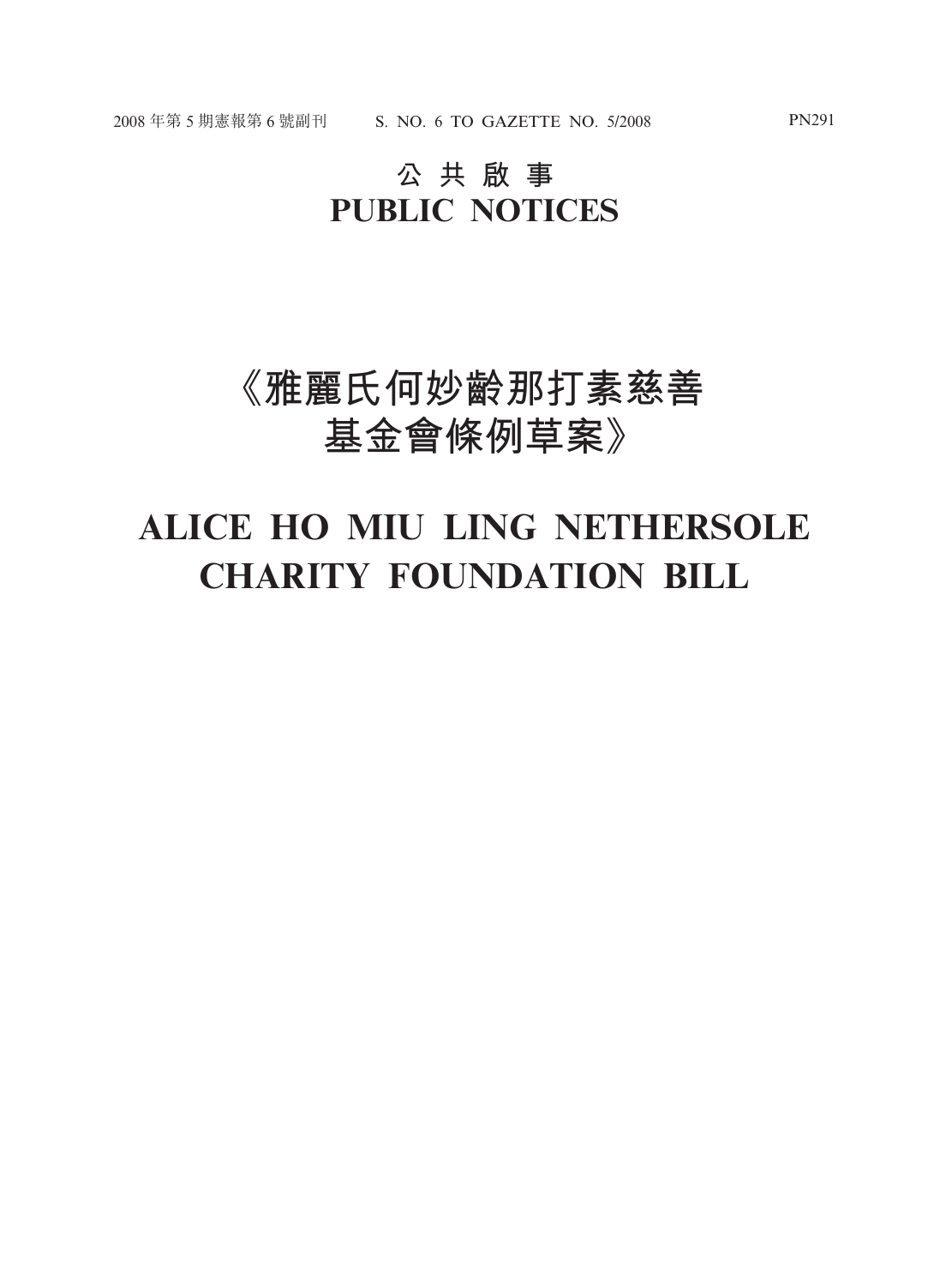# 《雅麗氏何妙齡那打素慈善基金會條例草案》

## 目錄

# 條次

| 1.  |                                            |              |
|-----|--------------------------------------------|--------------|
| 2.  | 目的 ……………………………………………………………………………………… PN294 |              |
| 3.  |                                            |              |
| 4.  |                                            | <b>PN296</b> |
| 5.  |                                            |              |
| 6.  |                                            |              |
| 7.  |                                            |              |
| 8.  |                                            |              |
| 9.  |                                            |              |
| 10. |                                            |              |
| 11. |                                            |              |
| 12. |                                            |              |
| 13. |                                            |              |
| 14. | 保留條文 …………………………………………………………………………… PN302   |              |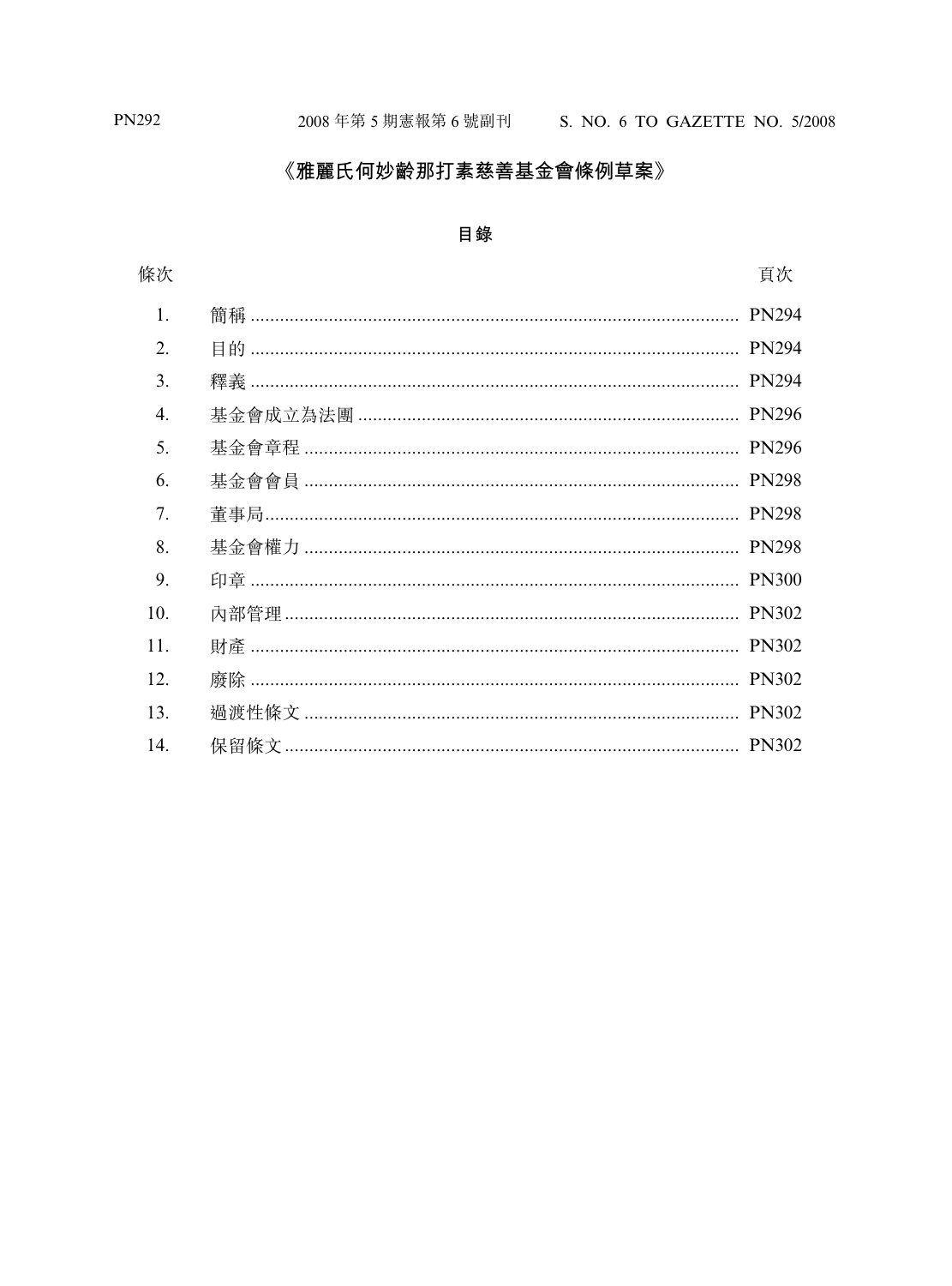#### **ALICE HO MIU LING NETHERSOLE CHARITY FOUNDATION BILL**

#### **CONTENTS**

#### Clause Page  $\mathbf{1}$ . 2.  $\overline{3}$ .  $\overline{4}$  $5<sub>1</sub>$ 6. 7. 8.  $\mathbf Q$  $10.$  $11.$ 12. 13.  $14<sub>1</sub>$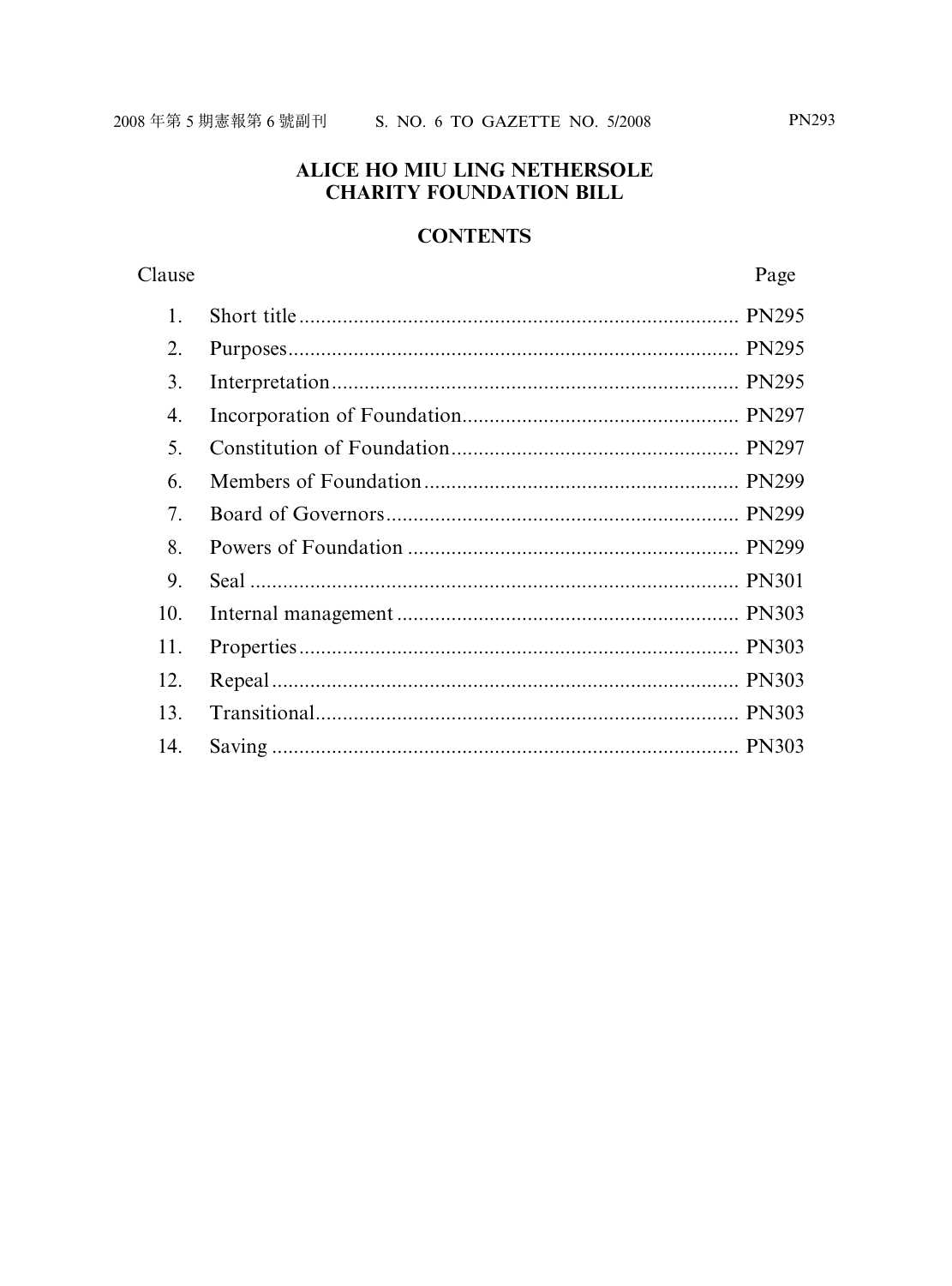# 本條例草案

# 旨在

使名為 "The Executive Committee of The Alice Ho Miu Ling Nethersole Hospital" 的 法人團體以 "雅麗氏何妙齡那打素慈善基金會" (Alice Ho Miu Ling Nethersole Charity Foundation) 的法團名稱持續作為法人團體;就雅麗氏何妙齡那打素慈善 基金會 (Alice Ho Miu Ling Nethersole Charity Foundation) 的章程、權力、責 任、工作和活動訂定條文;並廢除《香港雅麗氏何妙齡那打素醫院法團條例》。

由立法會制定。

#### **1. 簡稱**

本條例可引稱為《雅麗氏何妙齡那打素慈善基金會條例》。

#### **2. 目的**

本條例的目的為一

- (*a*) 使 The Executive Committee of The Alice Ho Miu Ling Nethersole Hospital 以 "雅麗氏何妙齡那打素慈善基金會" (Alice Ho Miu Ling Nethersole Charity Foundation) 的法團名稱持續作為法人團體存在;及
- (*b*) 就基金會的章程和職能訂定條文。

#### **3. 釋義**

在本條例中,除文意另有所指外——

"已廢除條例" (repealed Ordinance) 指根據第 12 條被廢除的《香港雅麗氏何妙齡那打 素醫院法團條例》(第1072章);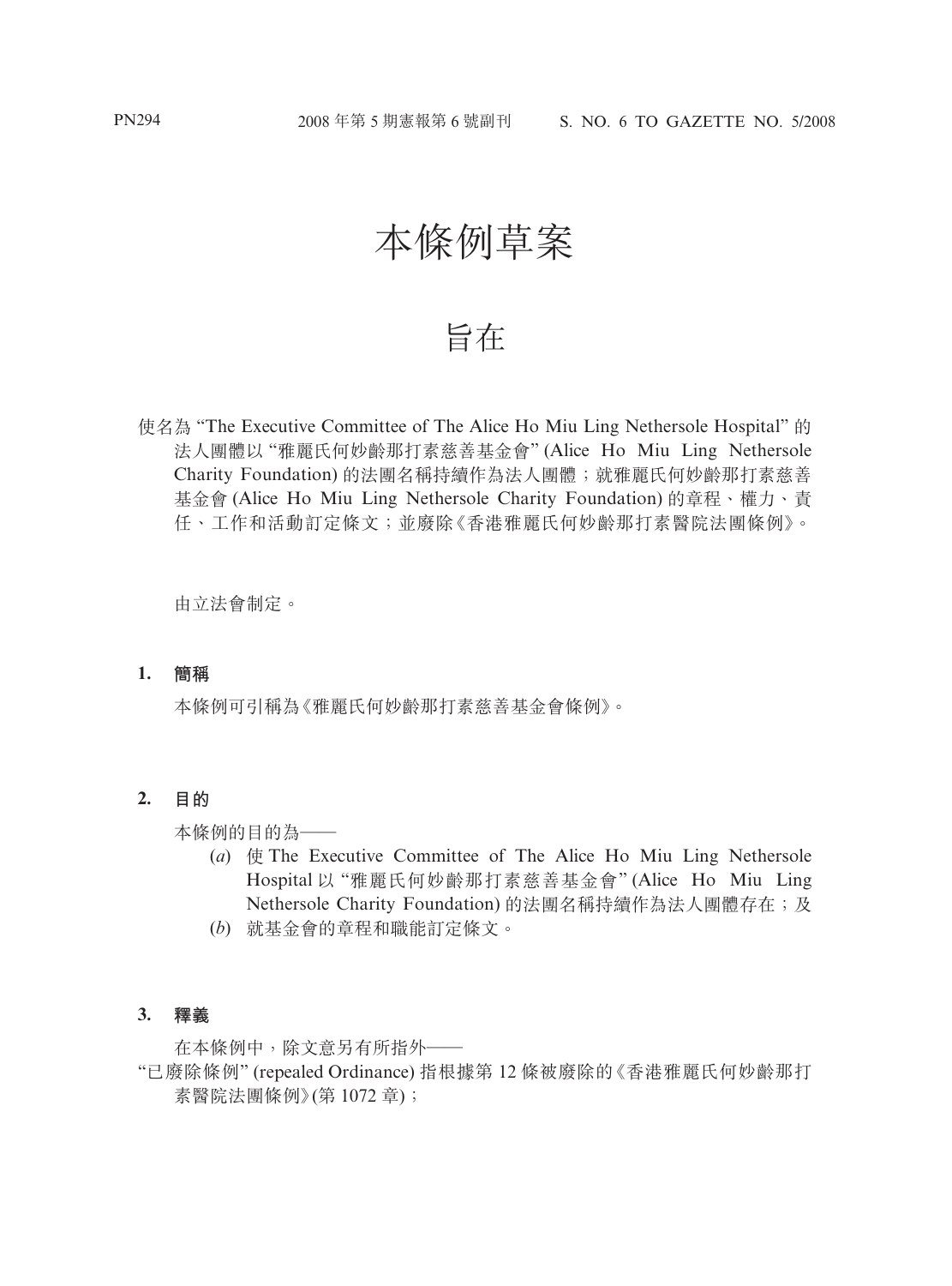# A BILL To

Continue the body corporate called The Executive Committee of The Alice Ho Miu Ling Nethersole Hospital as a body corporate under the corporate name of the Alice Ho Miu Ling Nethersole Charity Foundation (雅麗氏何 妙齡那打素慈善基金會), to provide for the constitution, powers, duties, work and activities of the Alice Ho Miu Ling Nethersole Charity Foundation (雅麗氏何妙齡那打素慈善基金會), and to repeal the Alice Ho Miu Ling Nethersole Hospital Incorporation Ordinance.

Enacted by the Legislative Council.

#### **1. Short title**

This Ordinance may be cited as the Alice Ho Miu Ling Nethersole Charity Foundation Ordinance.

#### **2. Purposes**

The purposes of this Ordinance are—

- (*a*) to continue in existence as a body corporate The Executive Committee of The Alice Ho Miu Ling Nethersole Hospital under the corporate name of the Alice Ho Miu Ling Nethersole Charity Foundation (雅麗氏何妙齡那打素慈善基金會); and
- (*b*) to provide for the constitution and functions of the Foundation.

#### **3. Interpretation**

In this Ordinance, unless the context otherwise requires—

"Board of Governors" (董事局) means the Board of Governors of the Foundation provided for and referred to in section 7;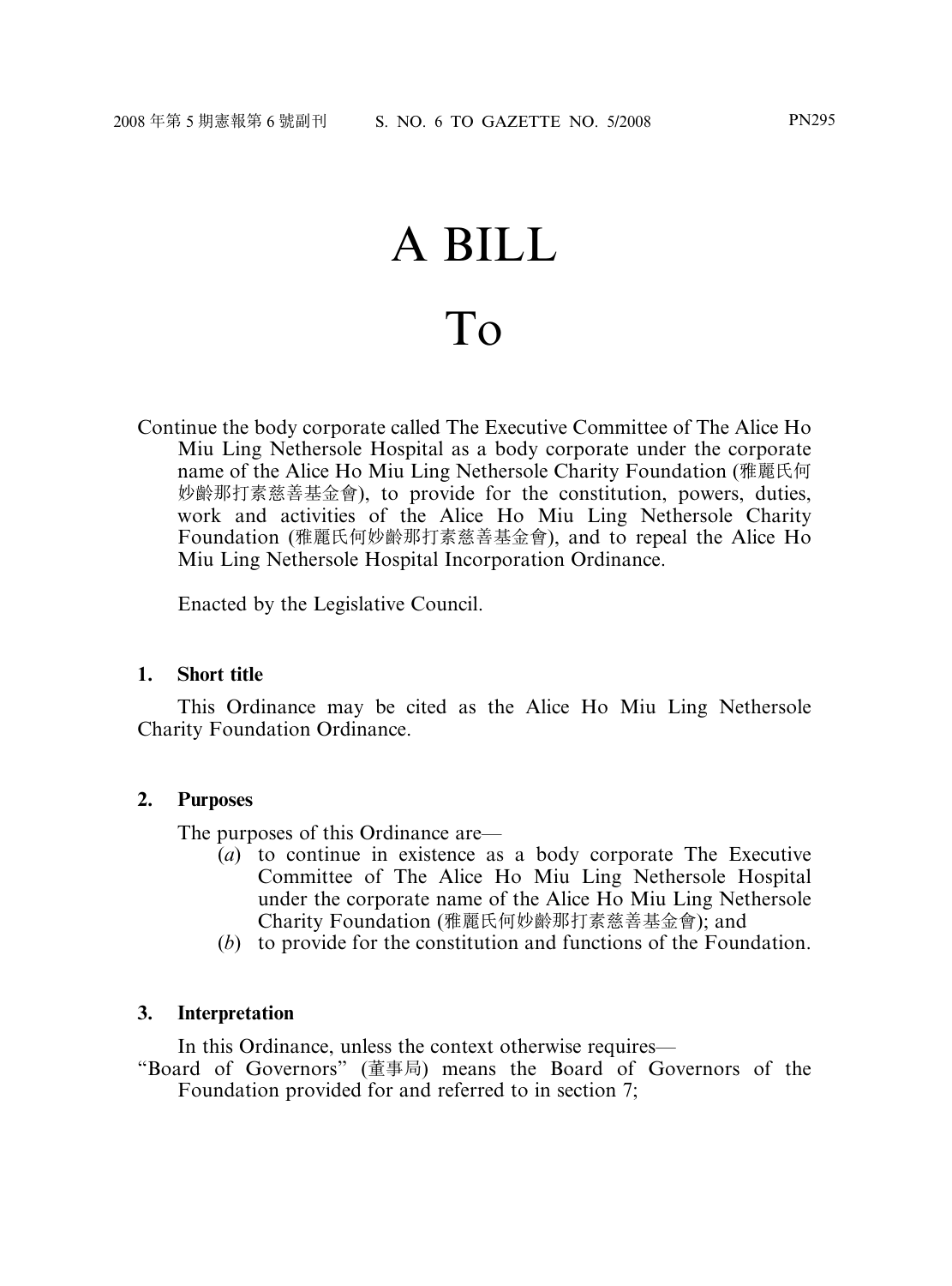"主席" (Chairman) 指當其時擔任董事局主席職位的人;

- "執行委員會" (The Executive Committee) 指根據已廢除條例成立為法團的 The Executive Committee of The Alice Ho Miu Ling Nethersole Hospital;
- "基金會" (Foundation) 指第 4 條所提述的雅麗氏何妙齡那打素慈善基金會 (Alice Ho Miu Ling Nethersole Charity Foundation);
- "章程" (constitution) 指第 5 條所提述的基金會章程細則;

"董事" (governor) 除第 7(2) 條另有規定外, 指當其時按照章程委任的董事局董事;

- "董事局" (Board of Governors) 指第 7 條所規定和提述的基金會董事局;
- "義務司庫" (Honorary Treasurer) 除第 7(2) 條另有規定外, 指當其時按照章程委任的 董事局義務司庫;
- "職能" (functions) 包括權力、責任、工作及活動。

#### **4. 基金會成立為法團**

(1) 根據已廢除條例第 3 條成立為法團的法人團體 The Executive Committee of The Alice Ho Miu Ling Nethersole Hospital 現予保留,並以"雅麗氏何妙齡那打素慈 善基金會" (Alice Ho Miu Ling Nethersole Charity Foundation) 的法團名稱持續作為 法人團體存在。

(2) 第 (1) 款所提述的法人團體的法團身分及其權利和義務,並不受本條例廢除 已廢除條例的影響。

- (3) 基金會——
	- (*a*) 以其法團名稱永久延續;
	- (*b*) 備有並可使用法團印章;及
	- (*c*) 可以其法團名稱起訴及被起訴。

## **5. 基金會章程**

(1) 基金會的章程為董事局在本條例生效之後所採納的章程。

(2) 章程可不時按照當其時有效的章程予以修訂。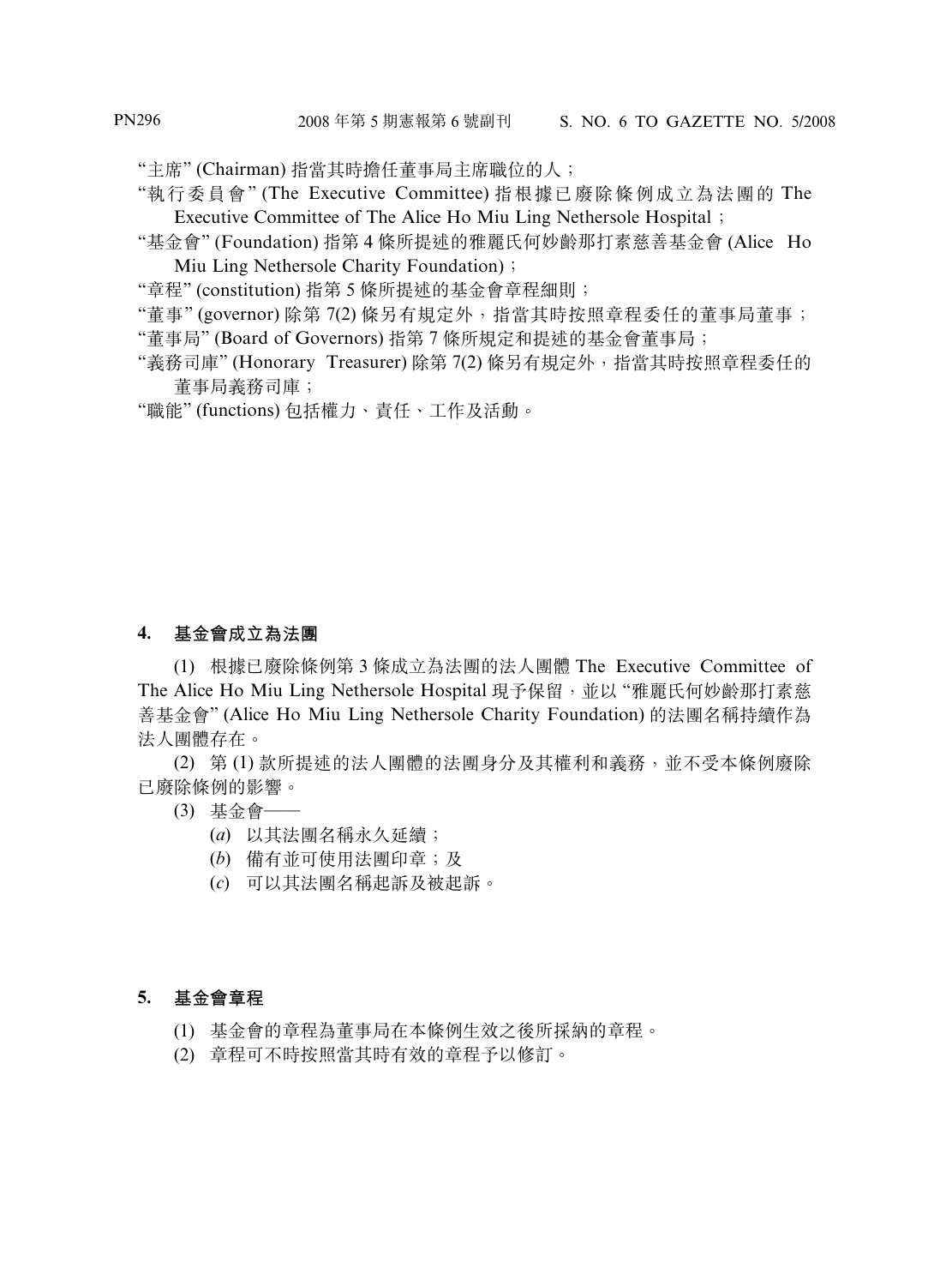- "Chairman" (主席) means the person holding the office of Chairman of the Board of Governors for the time being;
- "constitution" (章程) means the articles of constitution of the Foundation referred to in section 5;
- "The Executive Committee" (執行委員會) means The Executive Committee of The Alice Ho Miu Ling Nethersole Hospital incorporated under the repealed Ordinance;

"Foundation" (基金會) means the Alice Ho Miu Ling Nethersole Charity Foundation (雅麗氏何妙齡那打素慈善基金會) referred to in section 4;

"functions" (職能) includes powers, duties, work and activities;

- "governor" (董事), subject to section 7(2), means a governor of the Board of Governors for the time being appointed in accordance with the constitution;
- "Honorary Treasurer" (義務司庫), subject to section 7(2), means the Honorary Treasurer of the Board of Governors for the time being appointed in accordance with the constitution;
- "repealed Ordinance" (已廢除條例) means the Alice Ho Miu Ling Nethersole Hospital Incorporation Ordinance (Cap. 1072) repealed under section 12.

# **4. Incorporation of Foundation**

(1) The body corporate incorporated under section 3 of the repealed Ordinance as The Executive Committee of The Alice Ho Miu Ling Nethersole Hospital is preserved and continues in existence as a body corporate under the corporate name of the Alice Ho Miu Ling Nethersole Charity Foundation (雅 麗氏何妙齡那打素慈善基金會).

(2) The corporate identity and the rights and obligations of the body corporate referred to in subsection (1) are not affected by the repeal by this Ordinance of the repealed Ordinance.

- (3) The Foundation—
	- (*a*) has perpetual succession under its corporate name;
	- (*b*) has and may use a common seal; and
	- (*c*) is capable of suing and being sued in its corporate name.

# **5. Constitution of Foundation**

(1) The constitution of the Foundation shall be such as the Board of Governors may adopt after the commencement of this Ordinance.

(2) The constitution may from time to time be amended in accordance with the constitution for the time being in force.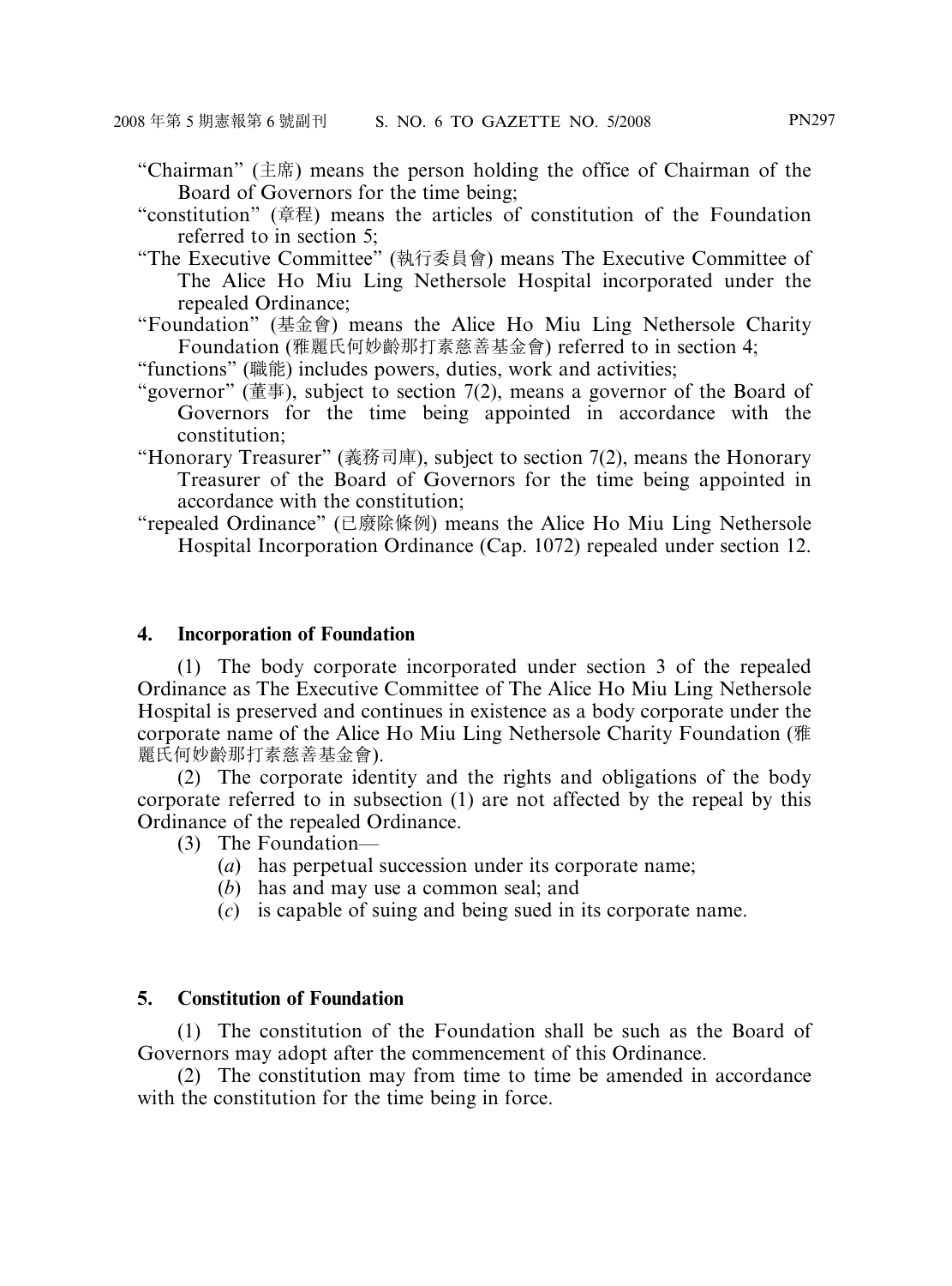#### **6. 基金會會員**

(1) 基金會須有當其時有效的章程所規定的一個或多於一個類別的會員。

(2) 董事局可不時在符合並按照當其時有效的章程的規定下,接納任何人士為基 金會會員。

#### **7. 董事局**

- (1) 基金會董事局須由以下人士組成——
	- (*a*) 數目不超過當其時有效的章程所規定的董事人數上限的董事;及
	- (*b*) 義務司庫一名。

(2) 在緊接本條例生效之前的執行委員會成員和義務司庫須成為首批董事和首位 義務司庫,並須擔任在緊接本條例生效之前他們在執行委員會中分別擔任的職位,但 在其他情況下則須符合並按照董事局依據第 5(1) 條的條文所採納的基金會章程的規 定。

#### **8. 基金會權力**

- (1) 基金會具有作出以下作為的權力——
	- (*a*) 營辦和管理非牟利醫院、診所、醫療機構、社區健康中心、社會服務中 心及為長者和失智症患者而設的院舍,以及監督其營辦和管理,以——
		- (i) 照顧、治療和安慰 (不論是在身體、心理或靈性上) 體弱、患病或年 邁的人或需要協助的人;
		- (ii) 促進並桝育社區對健康護理及疾病預防的認識;
		- (iii) 培訓醫生、護士、助產士和其他專職醫療員工;
		- (iv) 在為有需要的人提供服務時,促進及傳揚耶穌基督的桝訓;及
		- (v) 彰顯基督桝對全人及其肉體與靈性方面的信念;及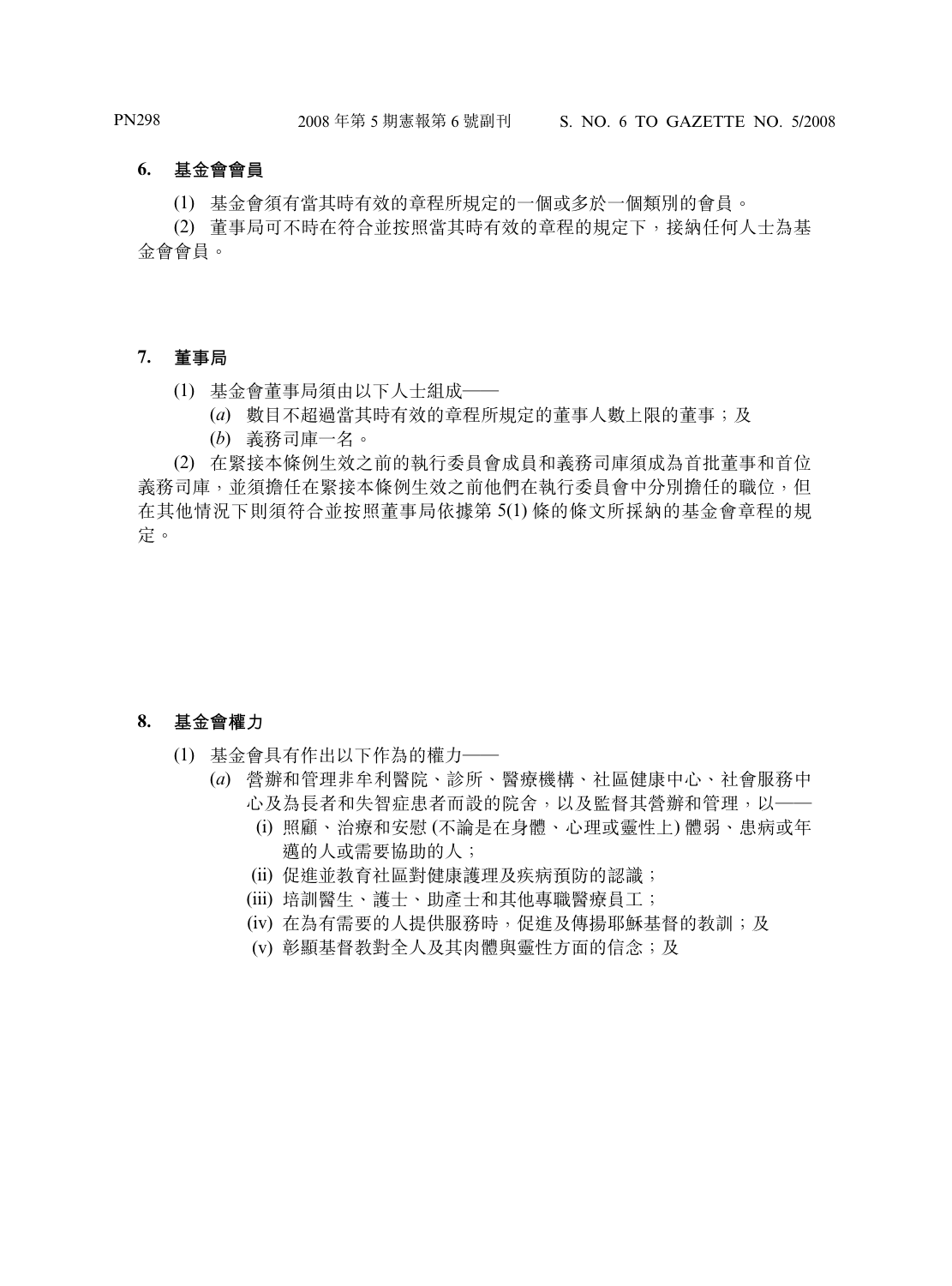## **6. Members of Foundation**

(1) There shall be members of the Foundation consisting of such class or classes as shall be provided in the constitution for the time being in force.

(2) The Board of Governors may from time to time admit any persons to be the members of the Foundation subject to and in accordance with the constitution for the time being in force.

# **7. Board of Governors**

(1) There shall be a Board of Governors of the Foundation consisting of—

- (*a*) such number of governors as not exceeding the maximum number of governors provided in the constitution for the time being in force; and
- (*b*) an Honorary Treasurer.

(2) The members and the Honorary Treasurer of The Executive Committee immediately before the commencement of this Ordinance shall be the first governors and the first Honorary Treasurer who shall hold the offices as respectively held by them in The Executive Committee immediately before the commencement of this Ordinance but otherwise subject to and in accordance with the constitution of the Foundation adopted by the Board of Governors in pursuance of the provisions of section 5(1).

## **8. Powers of Foundation**

- (1) The Foundation shall have power—
	- (*a*) to operate, manage and supervise the operation and management of non-profit-making hospitals, clinics, medical institutions, community health centres, social services centres and homes for aged people and dementia for—
		- (i) the care, treatment and comfort (whether physically, psychologically or spiritually) of those who are weak, sick or aged or are in need of assistance;
		- (ii) the promotion of, and the education of the community in, the awareness of health care and prevention of diseases;
		- (iii) the training of doctors, nurses, midwives and other allied health staff;
		- (iv) the promotion and the practice of the teachings of Jesus Christ in the service of people in need; and
		- (v) the demonstration of the Christian belief in the wholeness of man, his body and spirit; and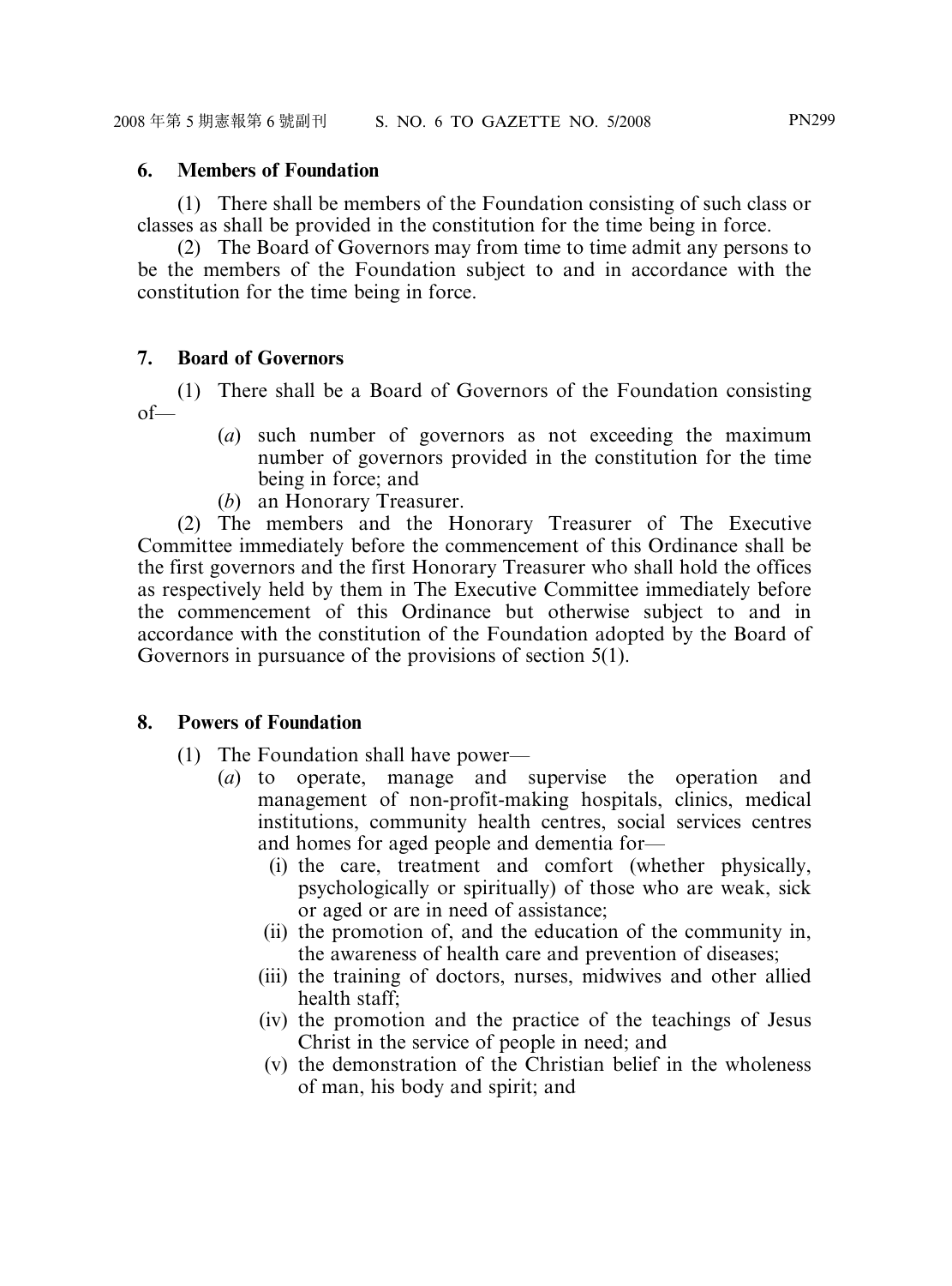- (*b*) 營辦和管理非牟利幼兒中心、遊戲中心、幼兒園及幼稚園,以及監督其 營辦和管理,以照顧和桝育幼童。
- (2) 基金會亦具有作出以下作為的權力——
	- (*a*) 獲取、購買、取得、持有和享用任何性質或種類以及位於任何地點的任 何土地、建築物、宅院或物業單位,以及接受任何該等土地、建築物、 宅院或物業單位的租賃,以及將款項投資於任何土地、建築物及任何政 府、法團或公司的任何債權證、股額、基金、股份或證券,以及投資於 任何土地和建築物的按揭,以及購買和獲取任何性質或種類的所有貨品 及實產;
	- (*b*) 按基金會認為合適的條款,將歸屬基金會的任何土地、建築物、宅院或 物業單位、按揭、債權證、股額、基金、股份、證券、貨品及實產批 出、出售、轉易、轉讓、退回、交換、分劃、交出、按揭、批租、再轉 讓、移轉或以其他方式處置;
	- (*c*) 接受董事局認為適當的補助、捐贈及資助,並按董事局認為適當的條款 和條件向慈善團體和慈善機構或為慈善目的提供補助、捐贈及資助;及
	- (*d* ) 進行任何業務或處理任何事宜或事情,以貫徹章程所列明的基金會宗 旨,或進行任何為實現該等宗旨而附帶的業務或處理任何如此附帶的事 宜或事情。

(3) 儘管有第 (1) 及 (2) 款的規定,該兩款所賦予的權力只可為捐助、支持、維 持、進行或以其他方式促進章程所指明的基金會工作而行使。

#### **9. 印章**

所有須蓋上基金會的印章的契據、文件及其他文書,均須在兩名董事面前蓋上基 金會的法團印章,並須由他們簽署,而上述簽署須視為該等契據、文件及其他文書經 妥為蓋章的充分表面證據。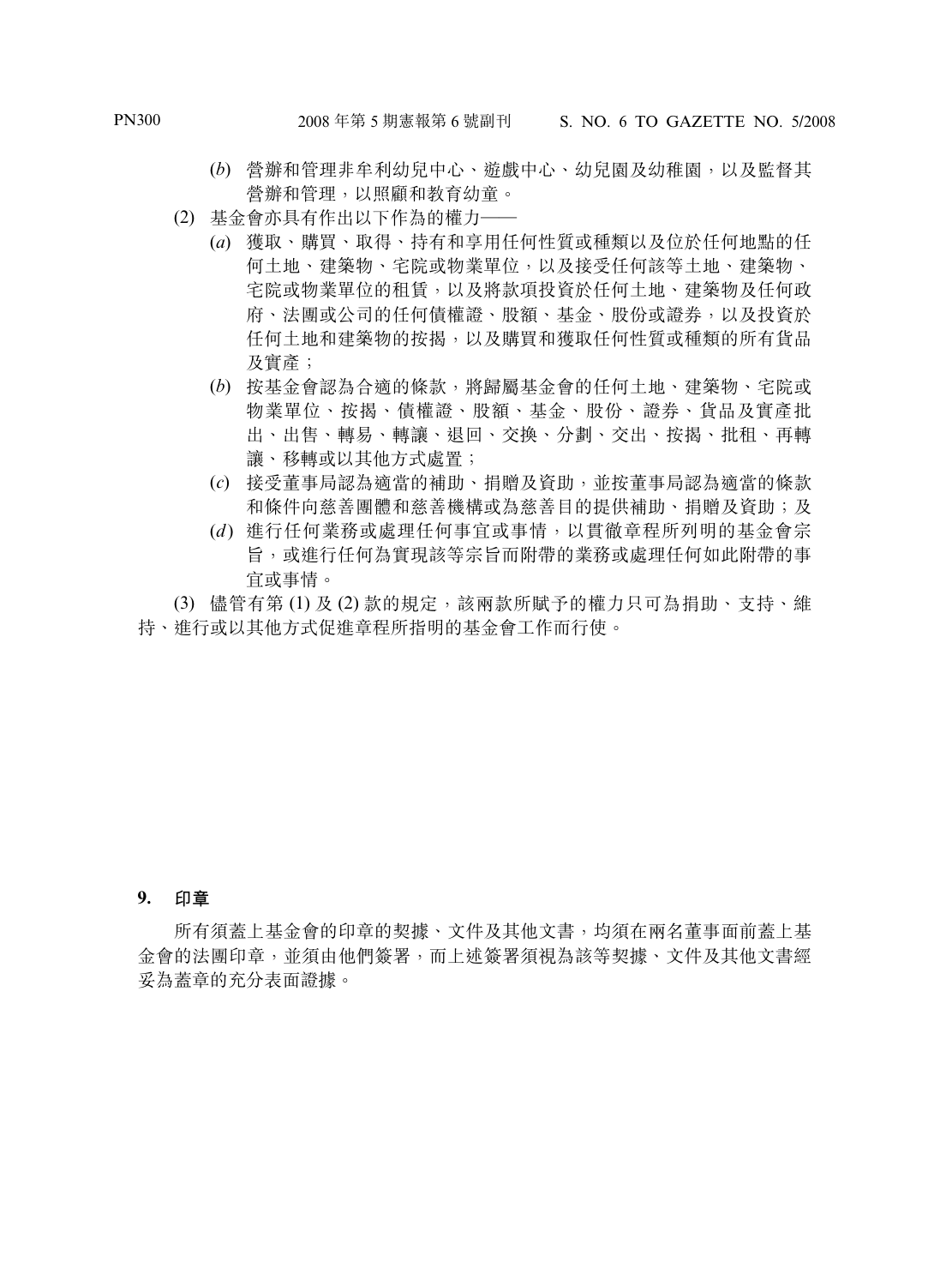- (*b*) to operate, manage and supervise the operation and management of non-profit-making child care centres, play centres, nurseries and kindergartens for the care and education of young children.
- (2) The Foundation shall also have power—
	- (*a*) to acquire, accept leases of, purchase, take, hold and enjoy any lands, buildings, messuages or tenements of what nature or kind soever and wheresoever situate, and also to invest moneys upon any lands, buildings and any debentures, stocks, funds, shares or securities of any government, corporation or company and also upon mortgage of any lands and buildings, and also to purchase and acquire all goods and chattels of what nature or kind soever;
	- (*b*) to grant, sell, convey, assign, surrender, exchange, partition, yield up, mortgage, demise, reassign, transfer or otherwise dispose of any lands, buildings, messuages or tenements, mortgages, debentures, stocks, funds, shares, securities, goods and chattels vested in the Foundation on such terms as the Foundation may seem fit;
	- (*c*) to accept grants, donations and subsidies as the Board of Governors may consider expedient and to make grants, donations and subsidies to such charities and charitable institutions or purposes on such terms and conditions as the Board of Governors may consider expedient; and
	- (*d*) to conduct any businesses, matters or things for the furtherance of or incidental to the fulfilment of its objects as set out in the constitution.

(3) Notwithstanding the provisions of subsections (1) and (2), the powers conferred by those subsections shall only be exercised for the purpose of endowing, supporting, maintaining, carrying on or otherwise promoting the work of the Foundation as specified in the constitution.

# **9. Seal**

All deeds, documents and other instruments requiring the seal of the Foundation shall be sealed with its common seal in the presence of 2 governors and shall also be signed by them and such signing shall be taken as sufficient prima facie evidence of the due sealing of such deeds, documents and other instruments.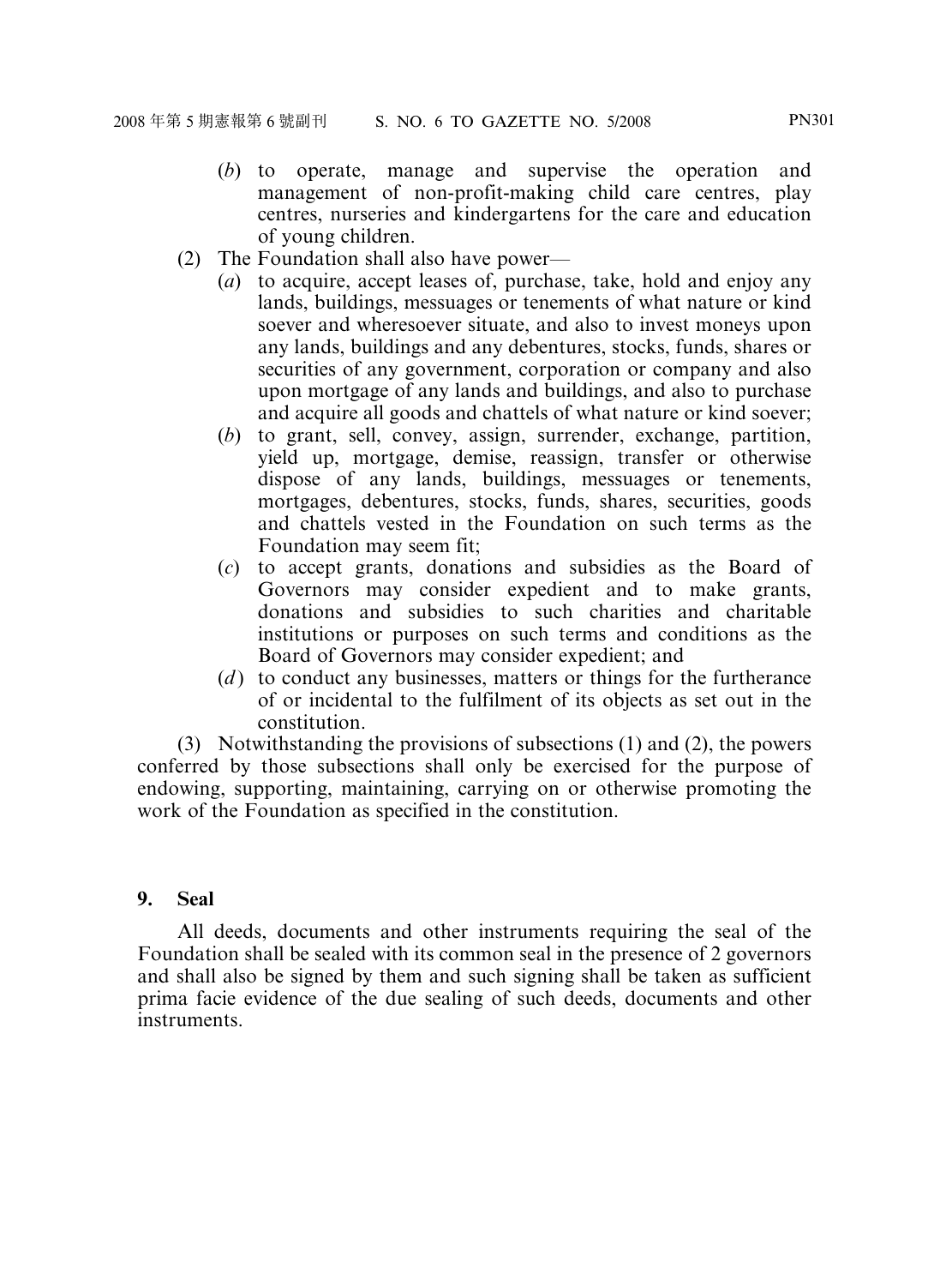#### **10. 內部管理**

基金會的所有內部管理事宜,包括章程的任何修訂,均須按照當其時有效的章程 定案和進行。

#### **11. 財產**

執行委員會的所有財產及歸屬執行委員會的所有財產,須自本條例生效時起歸屬 基金會。

#### **12. 廢除**

《香港雅麗氏何妙齡那打素醫院法團條例》(第 1072 章) 現予廢除。

#### **13. 過渡性條文**

(1) 本條適用於任何藉遺囑、契據、遺囑性質的產權處置或以其他方式為執行委 員會的利益而作出的已歸屬或待確定饋贈或產權處置,不論是在本條例生效之前或之 後作出的。

(2) 在本條例生效之後,本條所適用的饋贈或產權處置須就所有目的而言,在猶 如該饋贈或產權處置是表明是為基金會的利益而作出一樣的情況下予以解釋,而由主 席或義務司庫代表基金會發出的收據,即充分解除任何按照本款就該饋贈或產權處置 作出付款或以其他方式行事的人的責任。

#### **14. 保留條文**

本條例的條文不影響亦不得當作影響中央或香港特別行政區政府根據《基本法》 和其他法律的規定所享有的權利或任何政治體或法人團體或任何其他人的權利,但本 條例所述及者和經由、透過或藉著他們提出申索者除外。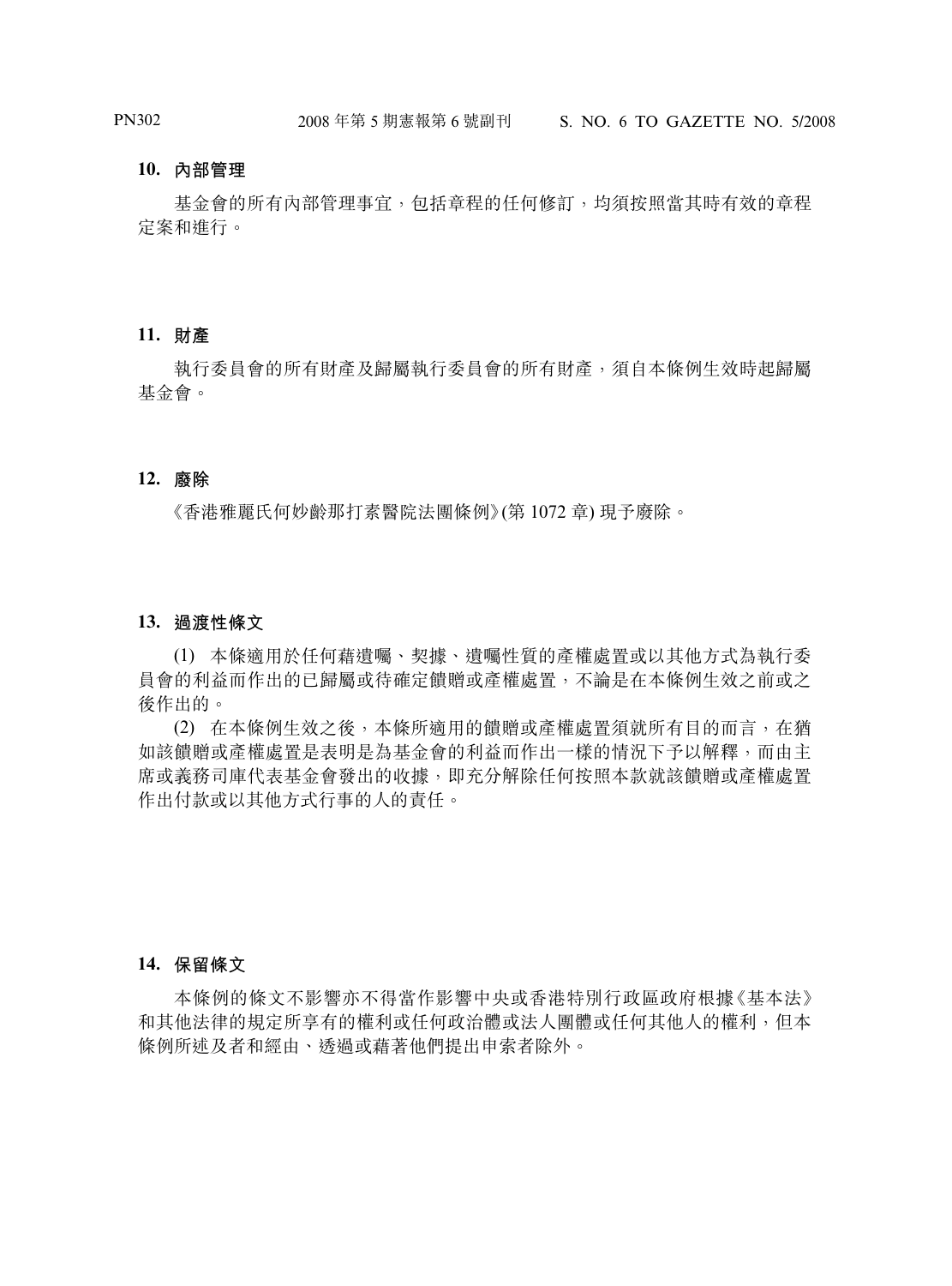#### **10. Internal management**

All matters of internal management of the Foundation including any amendment of the constitution shall be settled and carried out in accordance with the constitution for the time being in force.

#### **11. Properties**

All properties of and vested in The Executive Committee shall be vested in the Foundation as from the commencement of this Ordinance.

#### **12. Repeal**

The Alice Ho Miu Ling Nethersole Hospital Incorporation Ordinance (Cap. 1072) is repealed.

#### **13. Transitional**

(1) This section applies to any vested or contingent gift or disposition, made either before or after the commencement of this Ordinance, by will, deed, testamentary disposition, or in any other manner for the benefit of The Executive Committee.

(2) A gift or disposition to which this section applies is to be construed for all purposes after the commencement of this Ordinance as if the gift or disposition were expressed to be for the benefit of the Foundation, and a receipt given by the Chairman or the Honorary Treasurer on behalf of the Foundation shall be a sufficient discharge to any person making a payment or otherwise acting in respect of such a gift or disposition in accordance with this subsection.

## **14. Saving**

Nothing in this Ordinance shall affect or be deemed to affect the rights of the Central Authorities or the Government of the Hong Kong Special Administrative Region under the Basic Law and other laws, or the rights of any body politic or corporate or of any other person except such as are mentioned in this Ordinance and those claiming by, from or under them.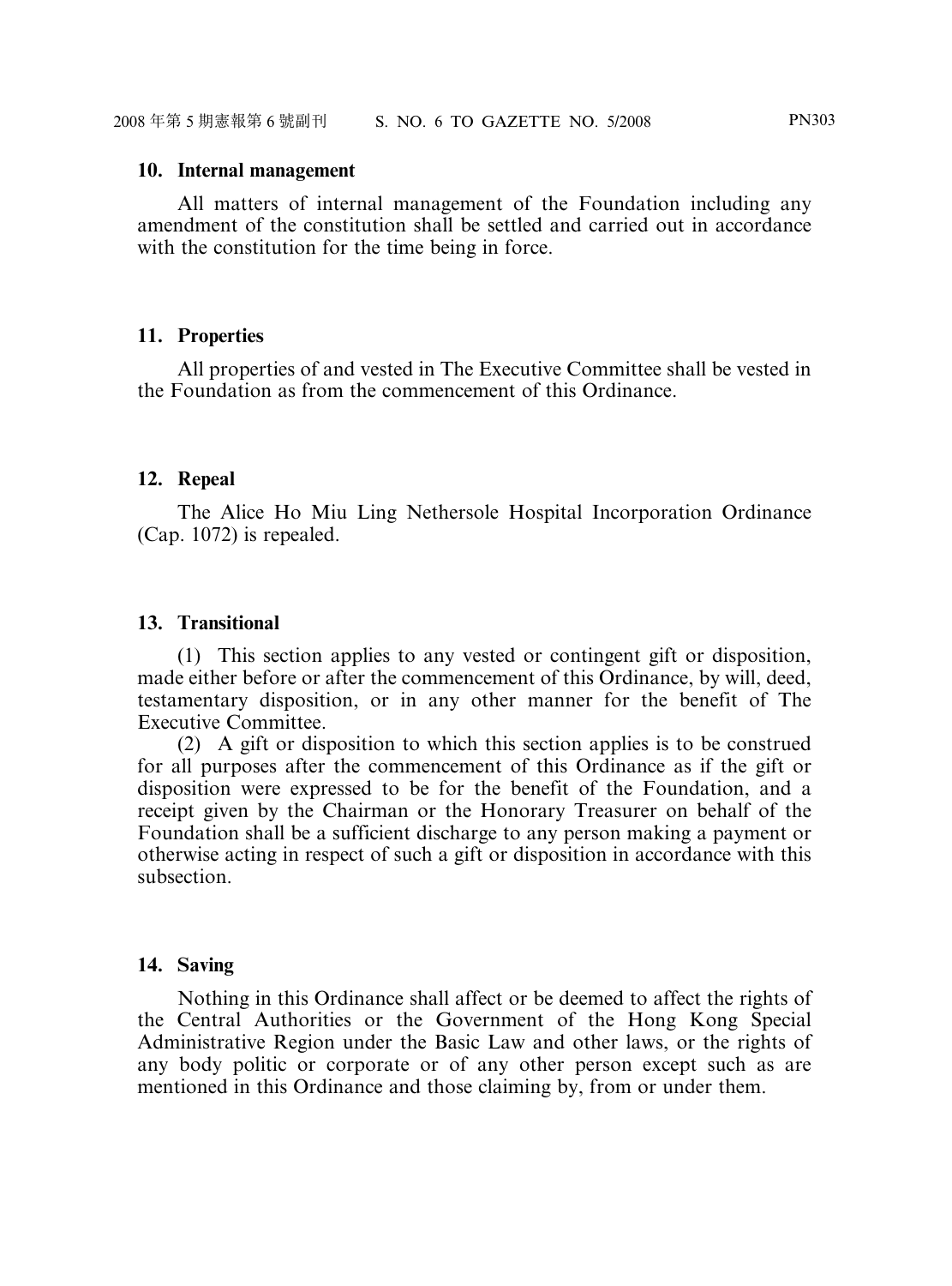#### **摘要說明**

本條例草案旨在就廢除《香港雅麗氏何妙齡那打素醫院法團條例》(第 1072 章) (簡 稱 "已廢除條例") 及使根據已廢除條例設立的 "The Executive Committee of The Alice Ho Miu Ling Nethersole Hospital" ("執行委員會") 以 "雅麗氏何妙齡那打素慈善基金 會"的法團名稱持續,訂定條文,並就與執行委員會的權力相比更為廣泛的基金會權 力,訂定條文。

> 雅麗氏何妙齡那打素慈善基金會 的代表律師 蔡克剛律師事務所